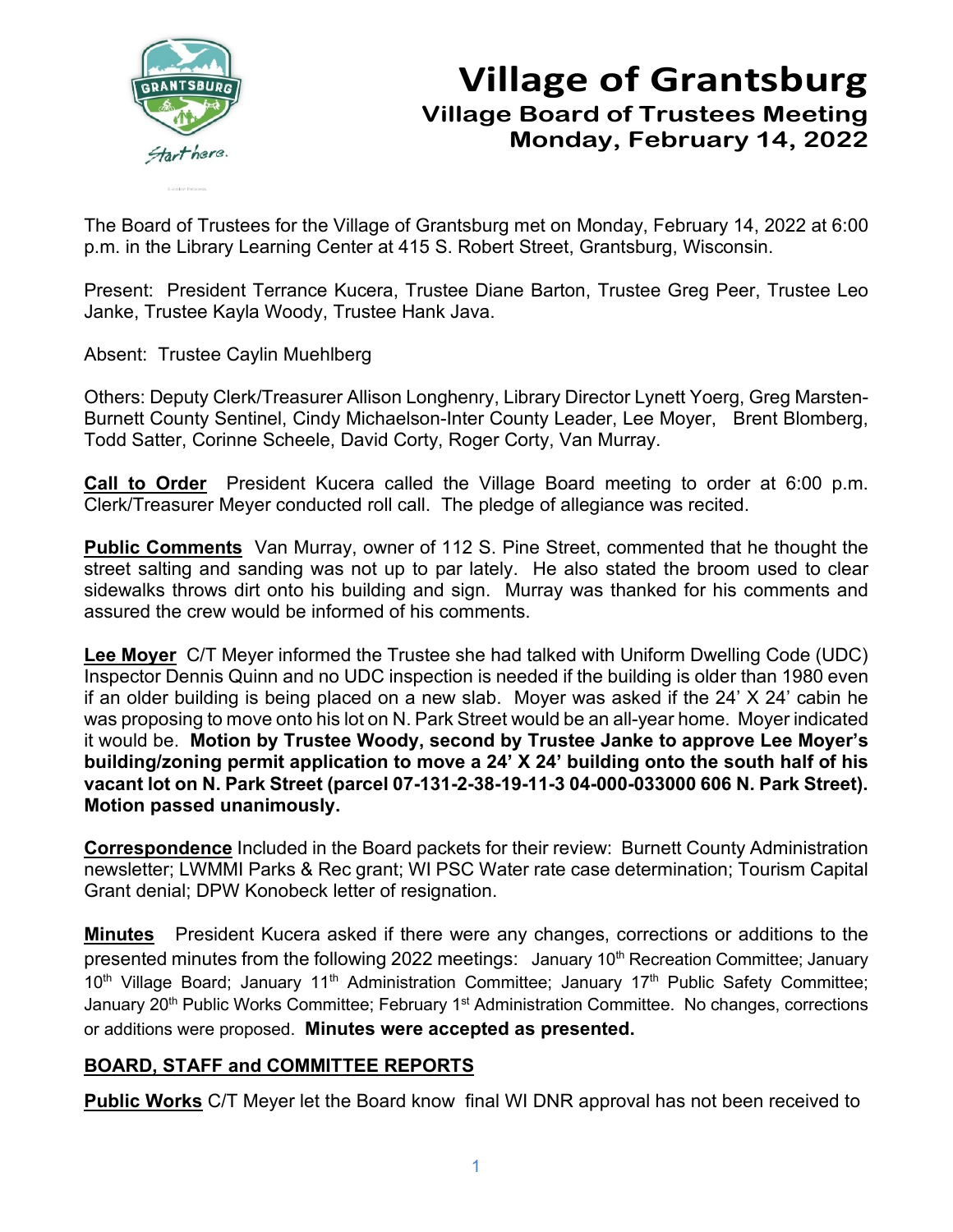allow the start of Well #3. An email was provided from Jeremiah Wendt, S E H, indicating he continues to work on the Wastewater Treatment Plant Facility Plan and plans to do training once a new DPW is hired.

**Police Chief** The monthly police report was provided.

**6:15 p.m. Appearance** Corinne Scheele, Dave Corty & Van Murray – Class "B" Beer/"Class B" Liquor License. Corty & Scheele indicated they had a buyer for their property at 709 State Road 70 W but the buyer backed out. Murray, Realtor for Scheele & Corty, indicated everyone interested in buying the property wants a liquor license, he did not feel the Legion should be put in the middle of this and he felt the Reserve liquor license was an inferior license.

**6: 30 p.m. Appearance** Jim & Patty Melin were out of town.

**Clerk/Treasurer** C/T Meyer provided a list of license and permits issued since the last meeting and the cash report showing a checking account balance of \$728,704.22 after all vouchers are paid. C/T Meyer indicated this large balance would be reduced in the next few days with tax checks being issued to the other taxing jurisdictions. Also included was the final audit report for TID#3 showing the cash balances being returned to the taxing jurisdictions. C/T Meyer indicated the Village's portion was \$103,866.

**Library** 1) Lynett Yoerg, Library Director went thru the monthly Library report showing January 2022 activity and programs and February programs. Yoerg informed the Board she would be stepping down as Library Director due to family health issues and that advertising has started for a new Director.

**Fire Association** Trustee Barton presented minutes from the January 17, 2022 Grantsburg Fire Association meeting and indicated she had no additional information to report at this time.

**Ambulance** Trustee Peer presented the Ambulance Committee report and indicated the Town of Trade Lake may want to join the upcoming contract being negotiated for July 1<sup>st</sup>, 2022.

### **Committee Recommendations:**

**Administration Committee** 1) **Motion by Trustee Peer, second by Trustee Janke to follow the Administration's recommendation and request the American Legion exchange their current Reserve Class B Beer & Liquor license for the quota Class B Beer & Liquor license, making the Reserve license available for purchase at the WI Statute minimum of \$10,000 and to ask area towns if the Village could purchase their Reserve liquor license, if needed, in the future. Motion passed unanimously.** C/T Meyer asked for clarification on the length of time someone that has paid for the Reserve license would have to be open for business. The Board agreed that once paid for, the business would have to be open within 90 days from purchase. 2) The Administration Committee was approached by an owner of Blueberry Rentals to see if the Village would be interested in purchasing the former D&J property back (parcels 07-131-2-38-19-14-5 15-546-011100 and 15-811-029000). The consensus of the Board was that the Village is not interested in purchasing this property back.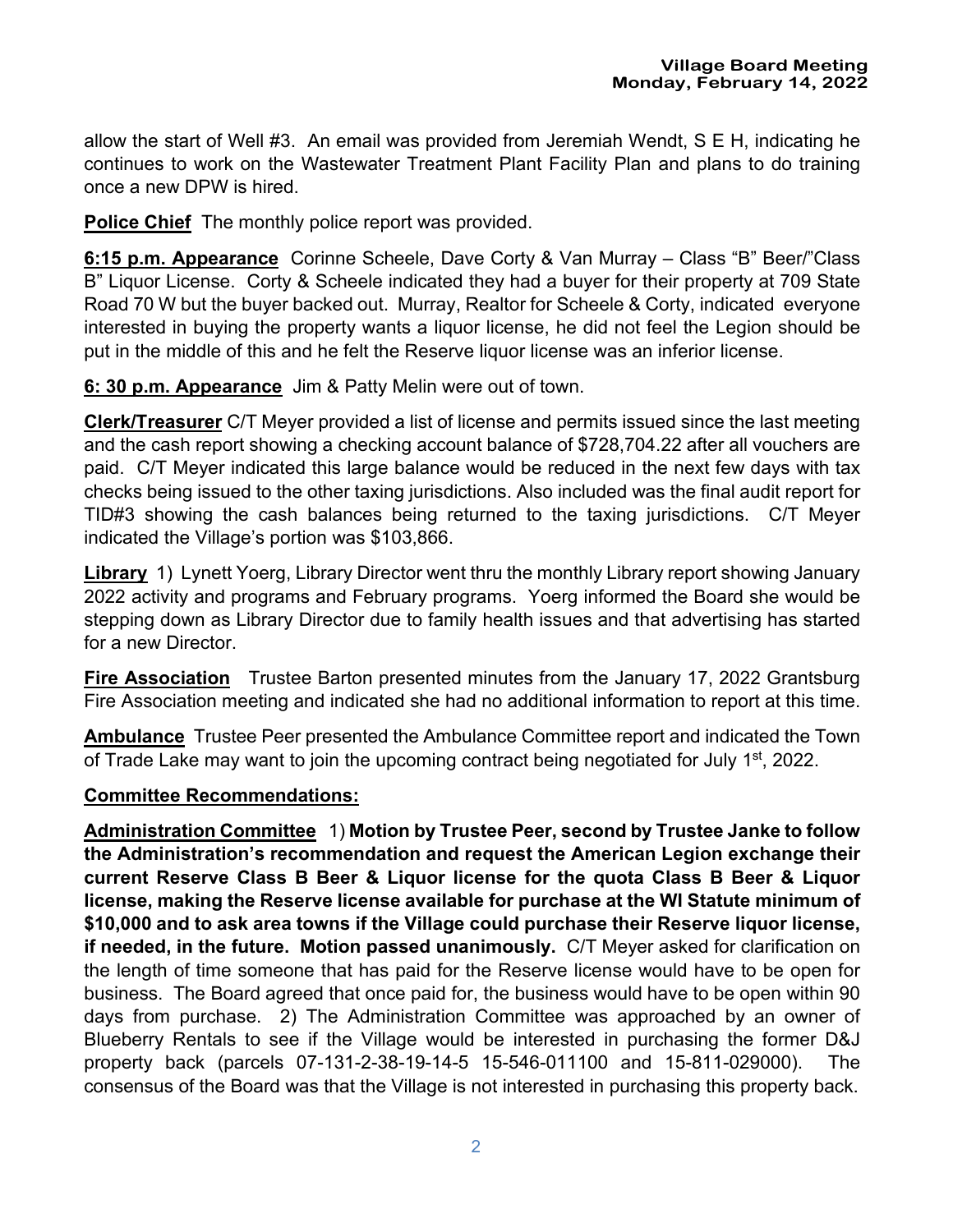**6:45 p.m. Pam Peterson & Duke Tucker – American Legion request for road closures** Peterson and Tucker, from the American Legion, appeared with several requests for their Antique & Classic Snowmobile Show & Swap Meet. **Motion by Trustee Java, second by Trustee Barton to approve the American Legion closing W. Olson Drive between N. Oak Street and S. Pine Street, using the parking lot adjacent to laundromat for trailer parking and using the grass area kiddy corner from the Legion for snowmobile parking from 8:00 a.m. to 1:00 p.m. on Saturday, March 5, 2022 for the Antique & Classic Snowmobile Show & Swap Meet. Motion passed unanimously.** Tucker indicated he would visit the business owners on the north side of Madison Avenue regarding the road closure.

### **Committee Recommendations (continued):**

**Public Safety Committee Motion by Trustee Peer, second by Trustee Janke to approve Code of Ordinance Amendment #22-02 revising Chapter 451-7 to allow snowmobiles on all Village streets except South Pine Street and Oak Street. Motion passed unanimously.**

**Public Works Committee** 1) **Motion by Trustee Janke, second by Trustee Java to approve Code of Ordinance Amendment #22-01 revising Chapter 464-10 Snow and ice removal as presented with the addition of "plowed" street. Motion passed unanimously.**  2) A letter will be sent to the downtown business owners referencing the revised ordinance.

**Centennial Street utility extension request** C/T Meyer informed the Board a request was received from Jonathan Bucki and Anna Lohse/Nick Kimble to have water & sewer mains extended approximately 300 feet south on Centennial Street to service their parcels at 310 & 315 Centennial Street. Both have indicated they will be building homes this year. C/T Meyer was given permission to contact engineers from S E H for a utility design proposal.

**Grantsburg Housing Authority appointment Motion by Trustee Janke, second by Trustee Woody to appoint Mark Lundquist to the Grantsburg Housing Authority Board of Commissioners to fill the unexpired term to expire March 1, 2026. Motion passed unanimously.**

**Resolution #2022-01 Motion by Trustee Janke, second by Trustee Barton to adopt Resolution #2022-01 International Migratory Bird Day (IMBD) designating May 21, 2022 as IMBD in the Village of Grantsburg community. Motion passed unanimously.**

**Bills Motion by Trustee Janke, second by Trustee Woody to approve payment of the bills as presented:** 

| Checks #34145-#34213           | \$273,079.88 |
|--------------------------------|--------------|
| Payroll vouchers #V7722-#V7774 | \$51,557.11  |
| <b>ACH/EFTPS payments</b>      | \$63,052.14  |
| Total                          | \$387,689.13 |
|                                |              |

#### **Motion passed unanimously.**